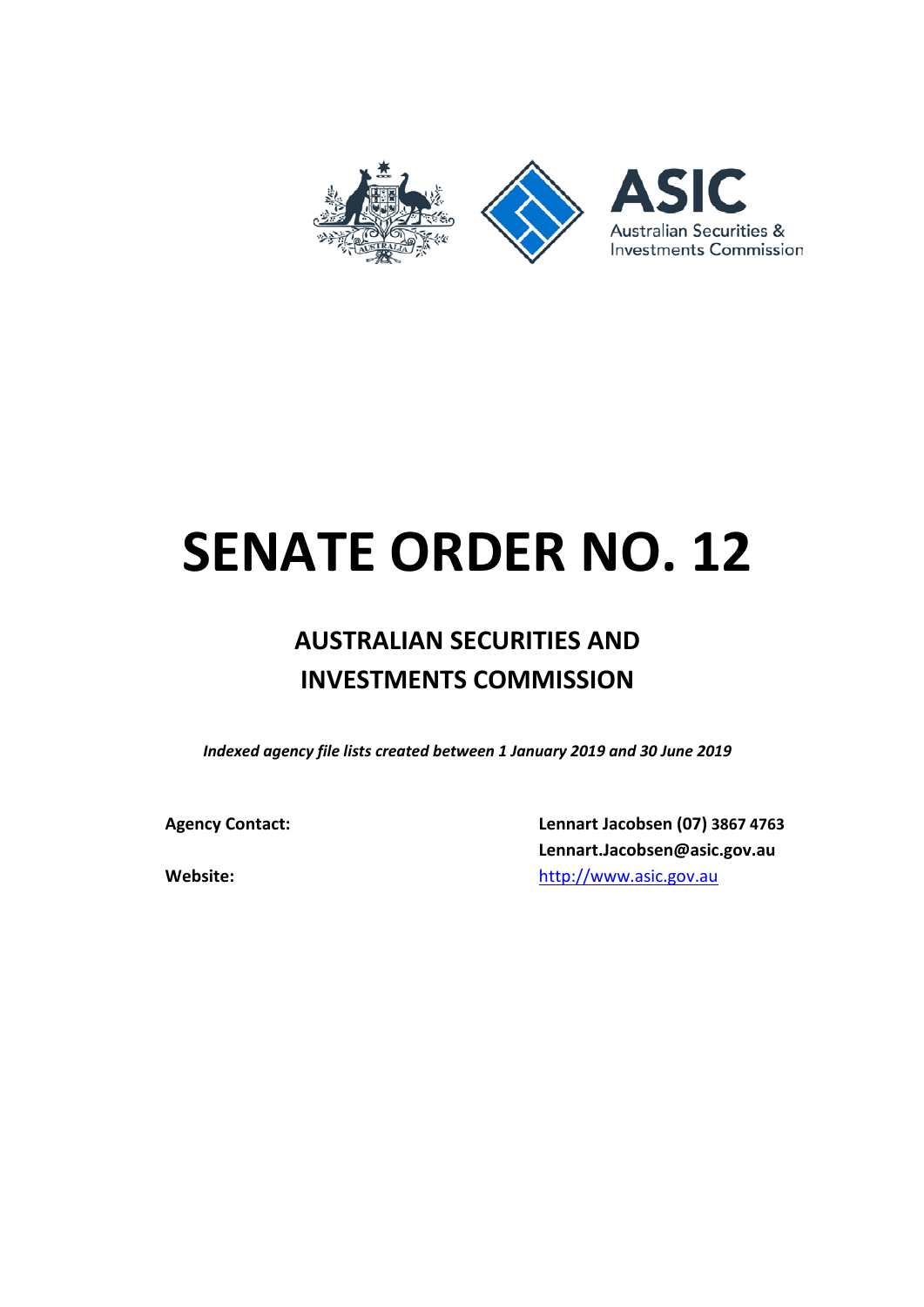| <b>File Name</b>                                                                                 | <b>File number</b> |
|--------------------------------------------------------------------------------------------------|--------------------|
| Ministerial and Parliamentary 2019                                                               | F20190000048353    |
| 2019-03-15 - ALRC Report 134 - Conference in Melbourne - Panel member                            | F20190000014549    |
| 2019-03-27 - AFR Banking and Wealth Summit Roundtable event                                      | F20190000014547    |
| 2019-04-06 - UNSW Corporate Governance Seminar - Sydney                                          | F20190000043609    |
| 2019-06-05 - National Commercial Court Seminar in Melbourne - speaking                           | F20190000043606    |
| 2019-03-26 - AFR Banking and Wealth Summit - Penal in Sydney                                     | F20190000020037    |
| 2019-05-08 - 2019 Leaders Panel - are Australian Boards up to the task - Melbourne               | F20190000038049    |
| 2019-05-28 - Directors Colloquium - Sydney - Dinner speaking event                               | F20190000032110    |
| 2019-07-15 - ESA Dinner speech - Melbourne                                                       | F20190000021183    |
| 2019-07-23 - CEDA WA - Perth                                                                     | F20190000016019    |
| 2019-08-21 - BEL Faculty - University of Queensland - 2019 Global Leadership Series              | F20190000016053    |
| 2019-09-12 - Ted Evans Public Policy Lecture - Brisbane                                          | F20190000014032    |
| 2019-10-27 - Keynote Speaker - Dinner - International Centre for Pension Management in<br>Sydney | F20190000020871    |
| 2019 - PJC - 15 February 2019 - PDF                                                              | F20190000015500    |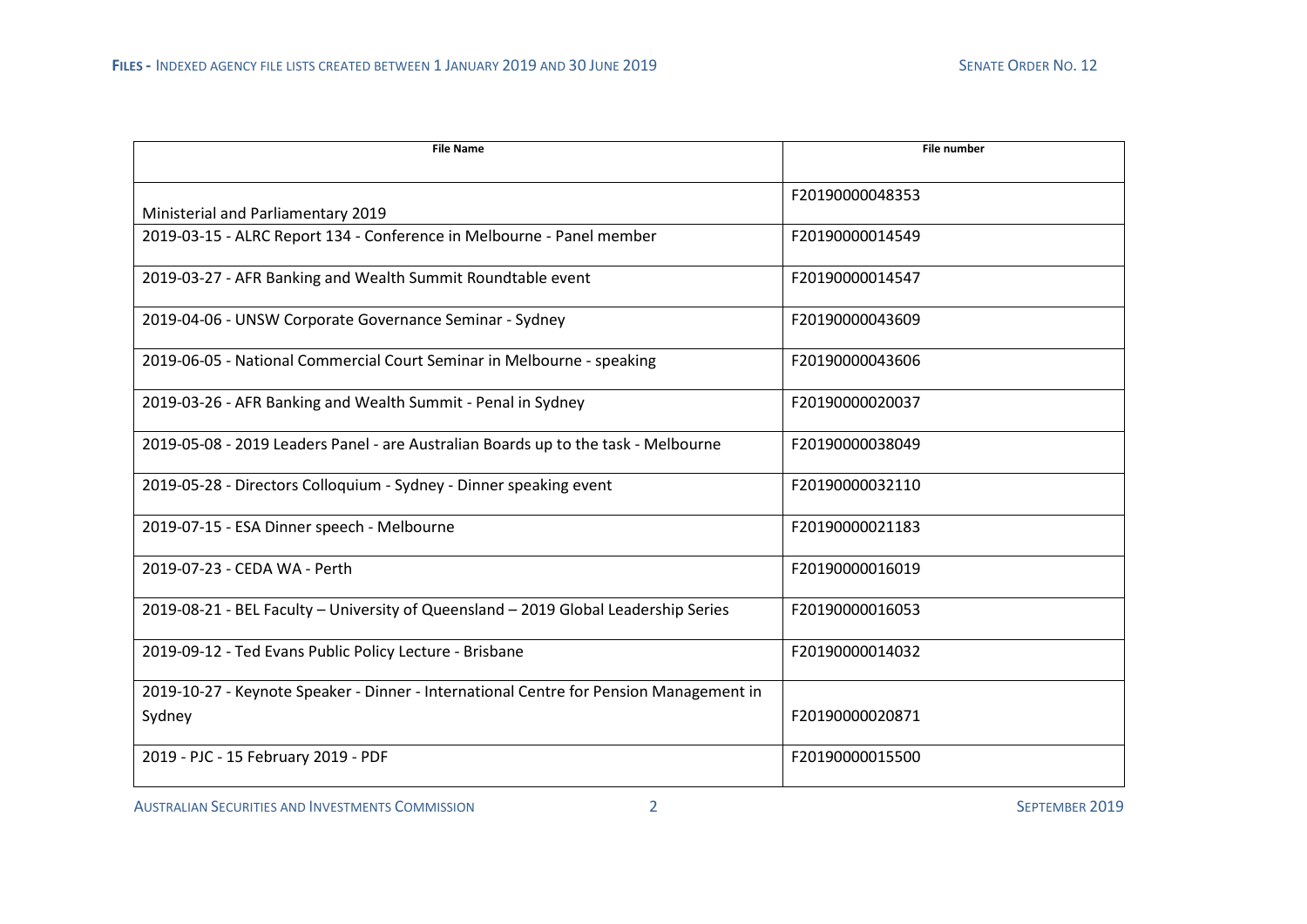| 2019 - Senate Estimates - 20 February 2019 - PDF                                | F20190000015224 |
|---------------------------------------------------------------------------------|-----------------|
| 2019 - Senate Estimates - 20 February 2019 - WORD Versions                      | F20190000003583 |
| 2019 - Senate Economics Legislation Committee - 20 February 2019                | F20190000017156 |
| QoN - Senate Economics Legislation Committee - Budget Estimates - 10 April 2019 | F20190000031952 |
| 2019 ASIC Ministerial Submissions                                               | F20190000002719 |
| 2019 Government Relations Briefings                                             | F20190000013369 |
| Diversity Council Meeting 21 - 19 February 2019                                 | F20190000016247 |
| Diversity Council Meeting 22 - 27 May 2019                                      | F20190000043390 |
| <b>Gender Transition Policy</b>                                                 | F20190000013104 |
| CFR Heads Meetings 2019                                                         | F20190000017590 |
| Council of Financial Regulators Crisis Management Working Group 2019            | F20190000048051 |
| Council of Financial Regulators Working Group 2019                              | F20190000006287 |
| Northern Australia Insurance Inquiry                                            | F20190000016254 |
| Reserve Bank of New Zealand                                                     | F20190000016805 |
| CAR - Background (prior to Feb 2019)                                            | F20190000043306 |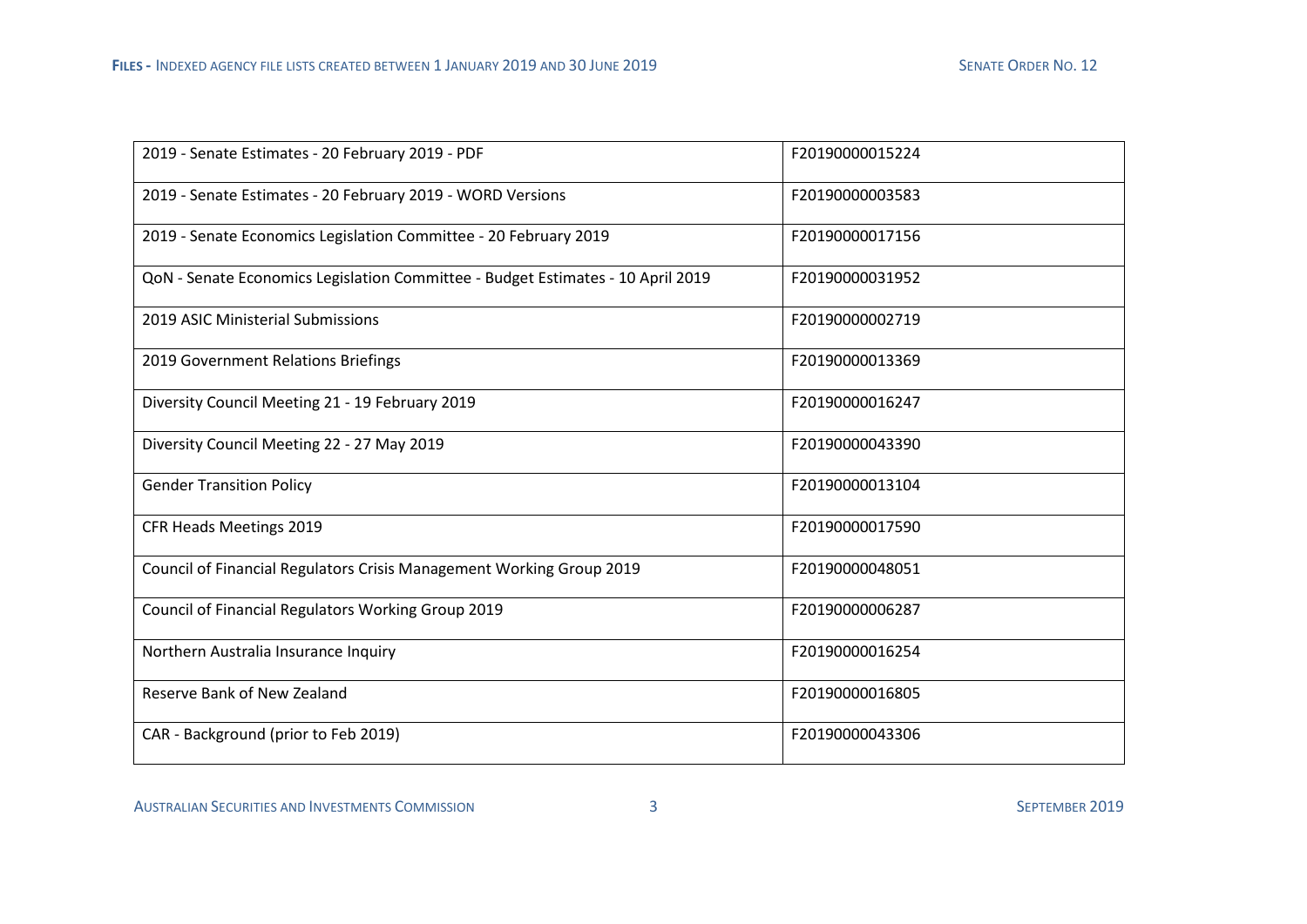| <b>CAR - Culture and Behaviour</b>                  | F20190000043298 |
|-----------------------------------------------------|-----------------|
| <b>CAR - Existing BEAR</b>                          | F20190000043301 |
| CAR - External correspondence (Treasury, APRA, OPC) | F20190000043318 |
| CAR - Internal briefings and papers                 | F20190000043314 |
| CAR - Internal correspondence                       | F20190000043394 |
| CAR - Planning and Project Management               | F20190000043540 |
| CAR - Research on other conduct regimes             | F20190000043278 |
| ACCC - Northern Australia Insurance Inquiry         | F20190000017593 |
| Senate Inquiry into credit and financial hardship   | F20190000005084 |
| <b>ACCAN</b>                                        | F20190000017358 |
| AFCA Responsible Lending consultation               | F20190000048168 |
| <b>AFCA</b>                                         | F20190000039763 |
| Australian Payments Network - Quarterly Meetings    | F20190000016760 |
| <b>FBAA</b>                                         | F20190000014056 |
| <b>MFAA</b>                                         | F20190000006502 |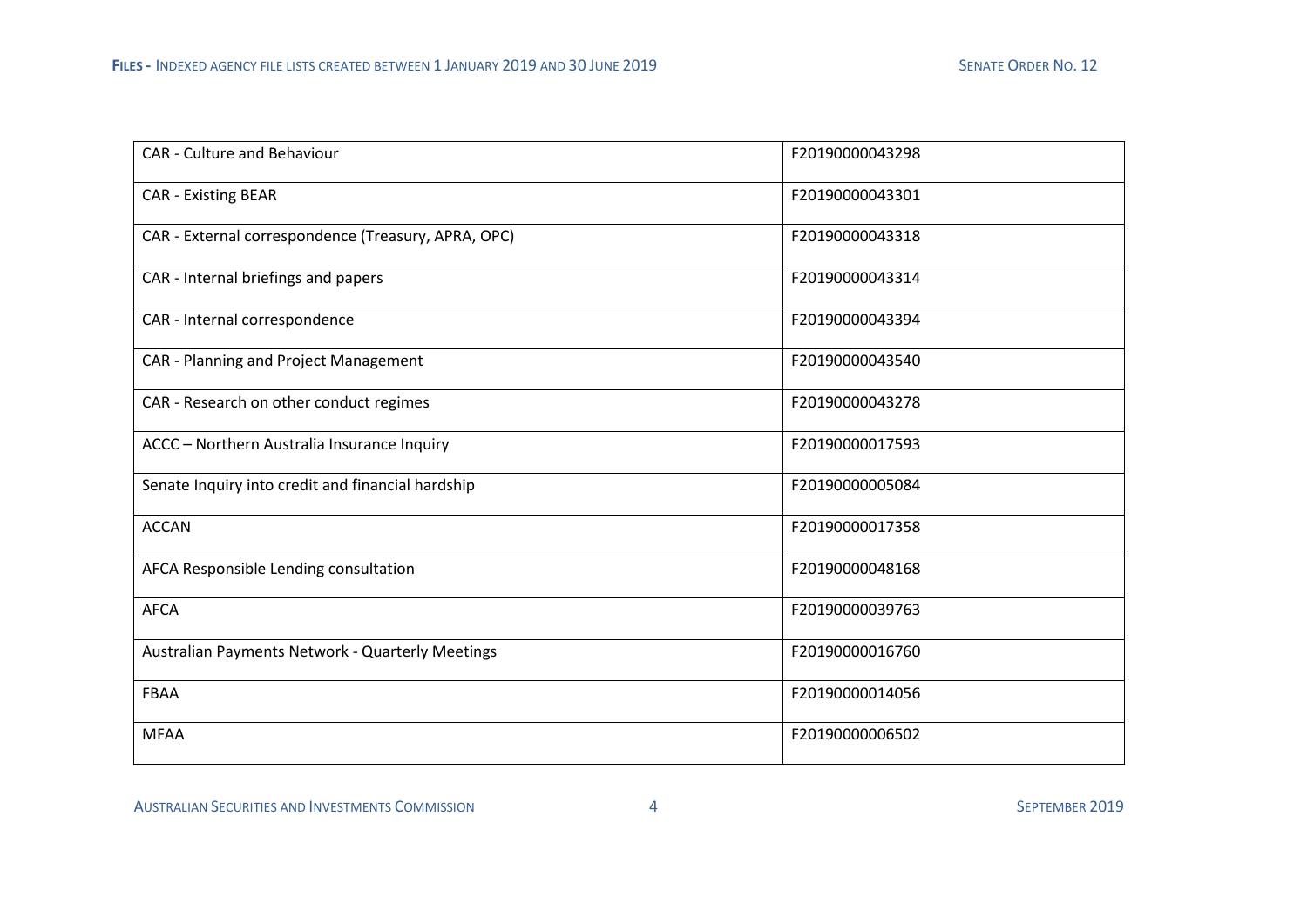| Victorian Building Authority                            | F20190000045563 |
|---------------------------------------------------------|-----------------|
| FCA re insurance matters                                | F20190000006200 |
| <b>NZ Commerce Commission</b>                           | F20190000039972 |
| APRA meetings 2019                                      | F20190000016109 |
| <b>ESLIM</b> request                                    | F20190000039701 |
| 201905 - May 2019 IOSCO Board Meeting Papers            | F20190000039951 |
| FSB - 20190226 - NBWG Meeting                           | F20190000020104 |
| FSB - 20190328 - SRC Meeting                            | F20190000020099 |
| IOSCO C5 - March 2019 Meeting                           | F20190000020200 |
| 0 2018 - Liaison - Treasury                             | F20190000017712 |
| 0 2019 Liaison - APRA                                   | F20190000017031 |
| 2019 Claims handling law reform                         | F20190000016363 |
| 2019 Universal terms for insurance within MySuper       | F20190000021491 |
| 20190115 Government Response to Productivity Commission | F20190000002810 |
| Distribution of Superannuation Products                 | F20190000013712 |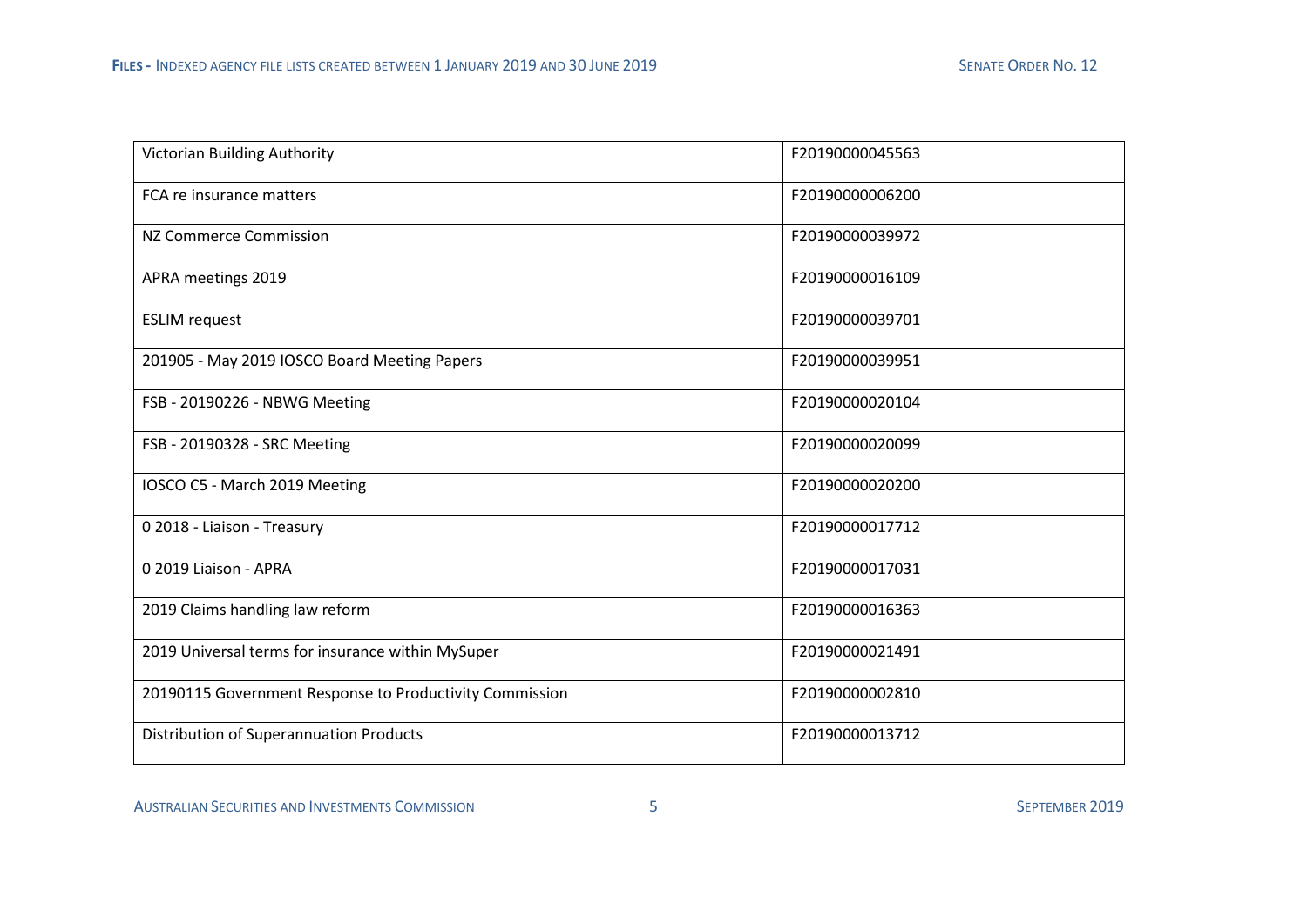| <b>RG 97 - Consultation Submissions</b>                                                | F20190000004798 |
|----------------------------------------------------------------------------------------|-----------------|
| Sources of funding for CPP                                                             | F20190000016383 |
| Sunsetting - Class Order 09-437 - Departed former temporary residents superannuation - |                 |
| 2019                                                                                   | F20190000014078 |
| Timeshare - Legacy Relief                                                              | F20190000024104 |
| <b>APRA</b>                                                                            | F20190000024215 |
| Treasury                                                                               | F20190000024213 |
| 2019 ASFA, ISA, AIST Meeting Agendas, Briefings, Minutes                               | F20190000020449 |
| 2019 Superannuation Consumers Centre                                                   | F20190000020741 |
| <b>Other Domestic Agencies Liaison</b>                                                 | F20190000020744 |
| 2019 APRA Adhoc Meeting Agendas, Minutes, Papers                                       | F20190000020439 |
| 2019 Monthly APRA Meeting Agendas, Minutes, Briefings                                  | F20190000020230 |
| 2019 Monthly Treasury Meeting Agendas, Minutes, Briefings                              | F20190000020231 |
| 19 - AUSTRAC ML-TF Risk Assessment *** *** *** *** *** ***                             | F20190000038817 |
| 19 - Dept Home Affairs IR - *** *** *** *** *** *** ***                                | F20190000038836 |
| 10110-19 - RFI to ACIC - *** *** *** *** Pty Ltd *** ***                               | F20190000022340 |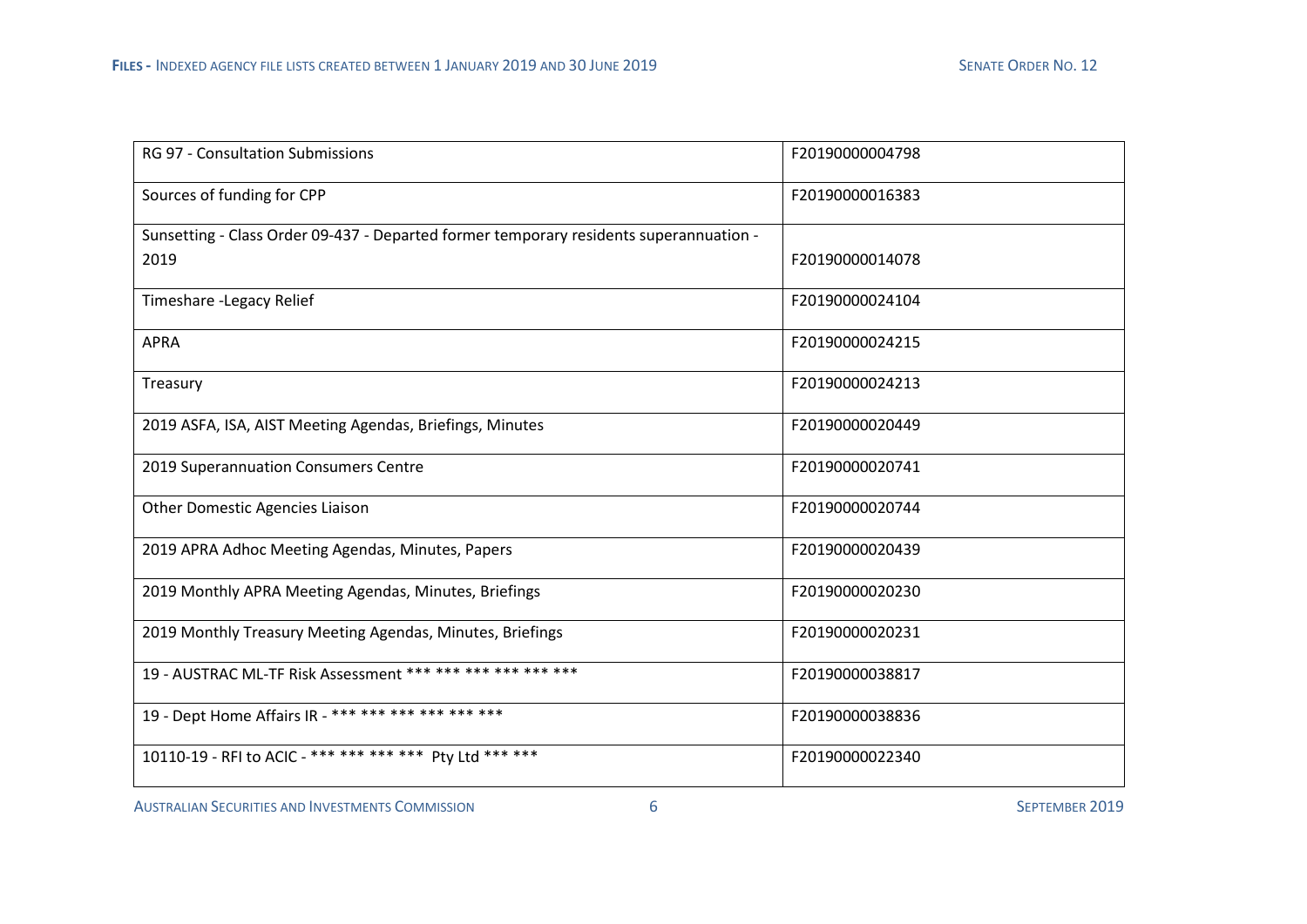| 10168-19 - AUSTRAC Product - *** ***                                          | F20190000020887 |
|-------------------------------------------------------------------------------|-----------------|
| 10170-19 - ATO RFI - *** *** *** *** and *** ***                              | F20190000020886 |
| 10174-19 - AUSTRAC Product - *** ***                                          | F20190000021471 |
| 10801-19 - ASIC Product to ATO - *** *** and *** ***                          | F20190000027977 |
| 10803-19 - NSWPOL RFI - Bulk Data Request Disqualification                    | F20190000027956 |
| 11230-19 - DHA RFI - Companies and businesses recorded against *** or *** *** | F20190000032084 |
| 19 - ASIC RFI - cyber Matters from CIU                                        | F20190000043519 |
| 1424-19 - AFP Product - *** ***                                               | F20190000002751 |
| 14313-19 - ACIC RFI - NCTL Report                                             | F20190000043596 |
| 14403-19 - ACIC RFI - *** *** *** *** *** *** *** ***                         | F20190000043264 |
| 14405-19 - ATO RFI - *** *** Pty Ltd - *** ***                                | F20190000043271 |
| 15160-19 - WAPOL RFI - Documents relating to Missing Person *** ***           | F20190000045001 |
| 17311-19 - ACIC RFI - *** ***                                                 | F20190000048152 |
| 1753-19 - AFP Product - *** *** *** ***                                       | F20190000004868 |
| 17842-19 - ASIC Internal RFI of AFP and VICPOL - *** *** and associates       | F20190000048470 |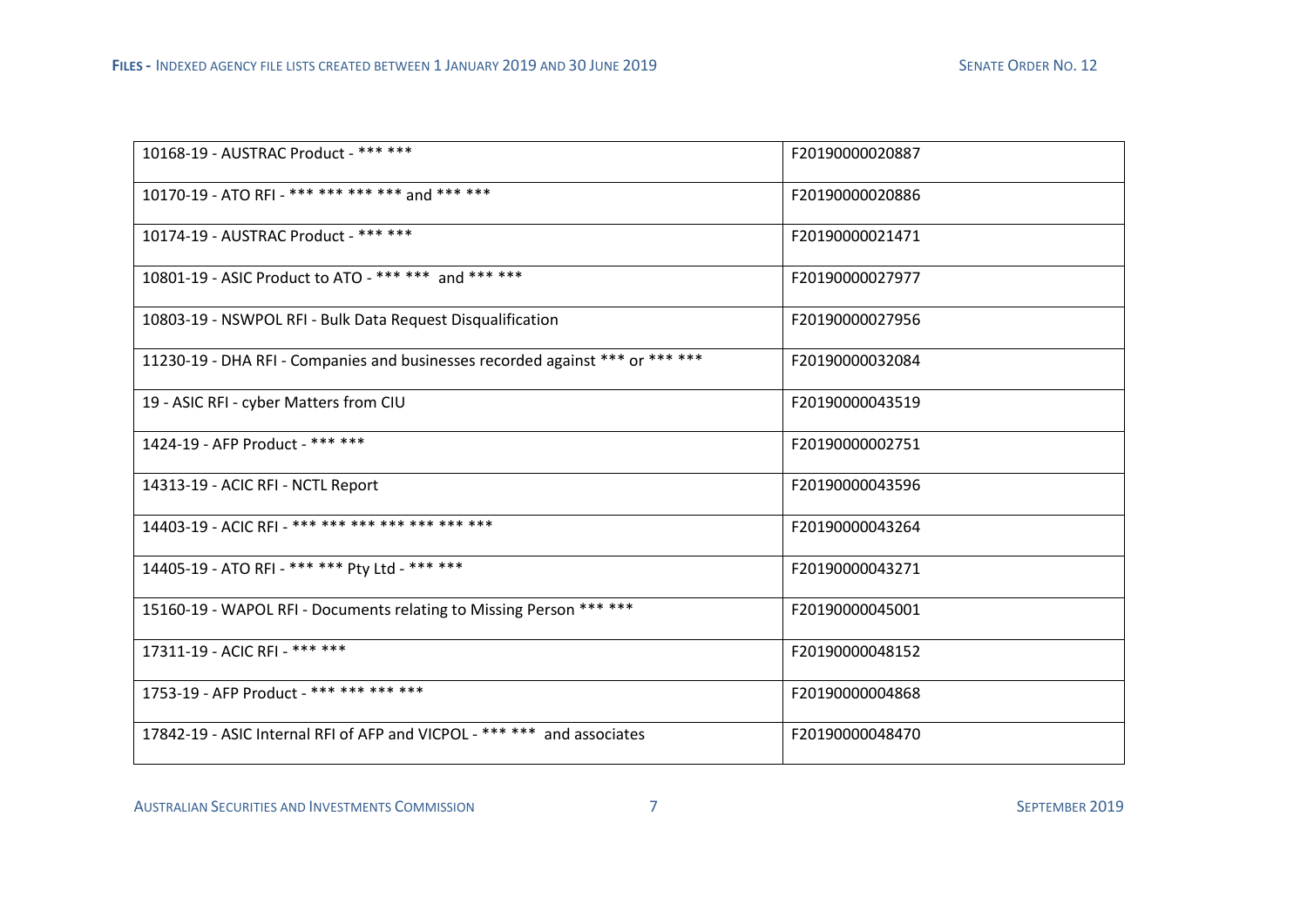| 18 - ASIC Internal Product to NSWPOL - *** *** *** Pty Ltd - *** *** *** | F20190000002550 |
|--------------------------------------------------------------------------|-----------------|
| 19 - ABF RFI - Credit Card Usage Results                                 | F20190000020833 |
| 19 - ABF RFI - *** *** *** Pty Ltd and *** Pty Ltd                       | F20190000020518 |
| 19 - ACIC Product - *** *** *** , *** *** and *** *** ***                | F20190000045024 |
| ACIC Product - *** *** *** *** *** *** ***                               | F20190000017985 |
| 19 - ACIC Product -*** *** *** - *** ***                                 | F20190000002865 |
| 19 - ACIC Product - *** *** *** , *** *** *** and *** *** ***            | F20190000045435 |
| 19 - ACIC Product - *** *** *** *** *** and *** *** *** *** ***          | F20190000019481 |
| 19 - ACIC Product - *** *** *** *** *** *** *** ***                      | F20190000021469 |
| 19 - ACIC Product - *** - *** *** *** *** *** *** ***                    | F20190000004856 |
|                                                                          | F20190000033975 |
|                                                                          | F20190000043234 |
| 19 - AFP Product - *** *** *** Pty Ltd                                   | F20190000016342 |
| 19 - AFP Product - *** ****Limited                                       | F20190000045031 |
| 19 - AFP Product - *** Pty Ltd                                           | F20190000016789 |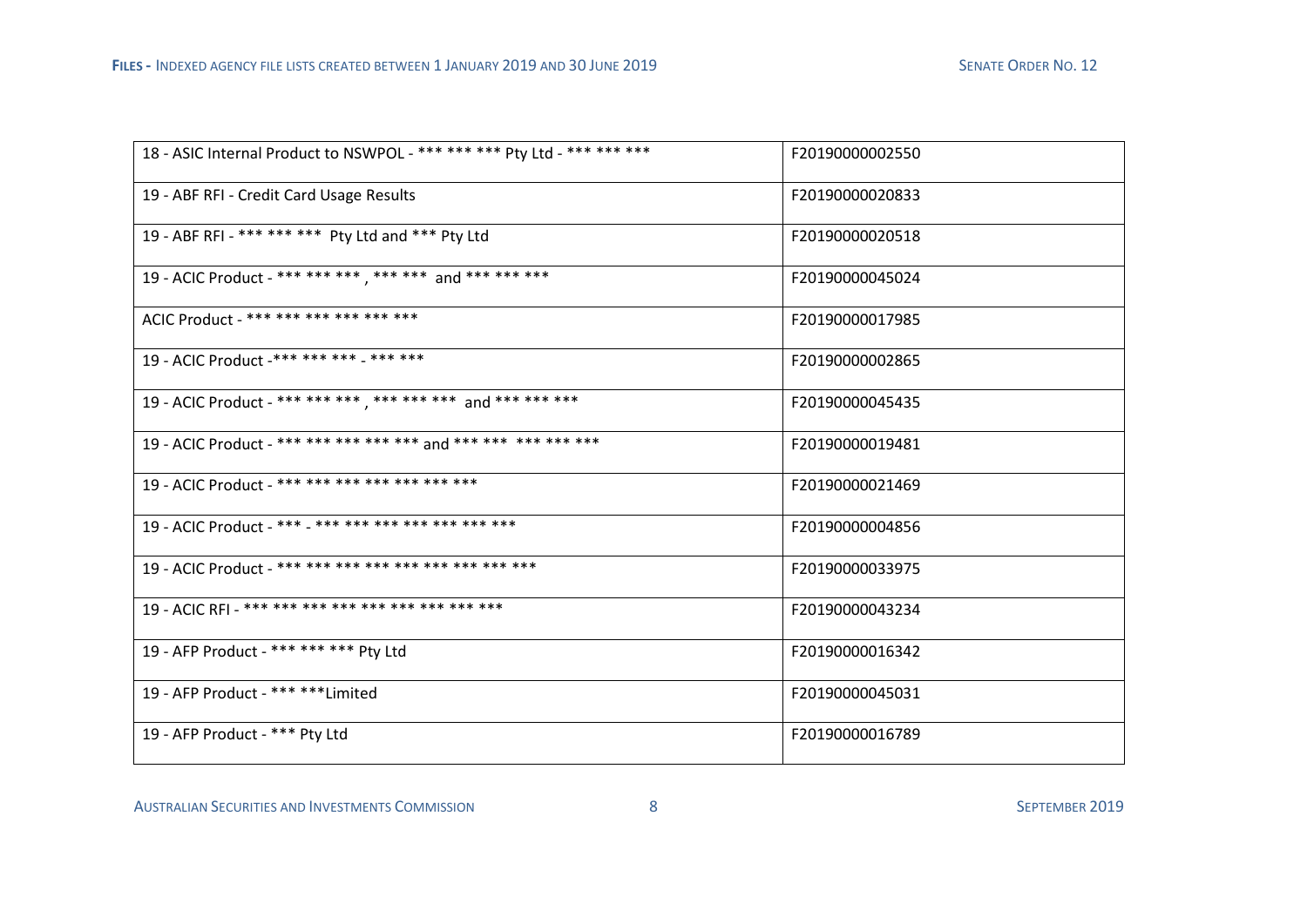| 19 - AFP Product - *** ***                                          | F20190000002840 |
|---------------------------------------------------------------------|-----------------|
| 19 - AFP Product - *** *** *** - *** Pty Ltd                        | F20190000033900 |
| 19 - AFP Product - *** *** *** ***                                  | F20190000017228 |
| 19 - AFP Product - *** *** Limited                                  | F20190000016343 |
| 19 - AFP Product - *** *** Limited                                  | F20190000016378 |
| 19 - AFP Referral -*** *** *** ,*** *** and *** *** *** *** Pty Ltd | F20190000020549 |
| 19 - ASIC Product to ACCC - *** *** and *** *** Pty Ltd             | F20190000039835 |
| 19 - ASIC Product to ATO - *** *** - *** *** *** Pt Ltd and *** *** | F20190000043250 |
| 19 - ASIC Product to *** *** and ACIC - *** *** Pty Ltd             | F20190000015795 |
| 19 - ATO RFI - *** *** and *** Pty Ltd                              | F20190000045528 |
| 19 - ATO RFI - *** ***                                              | F20190000040029 |
| 19 - ATO RFI - *** ***                                              | F20190000045259 |
| 19 - ATO RFI - *** *** and *** *** *** *** *** Pty Ltd              | F20190000027372 |
| 19 - AUSTRAC IR - *** *** Pty Ltd                                   | F20190000002771 |
| 19 - AUSTRAC IR - *** *** *** *** *** *** *** *** ***               | F20190000015382 |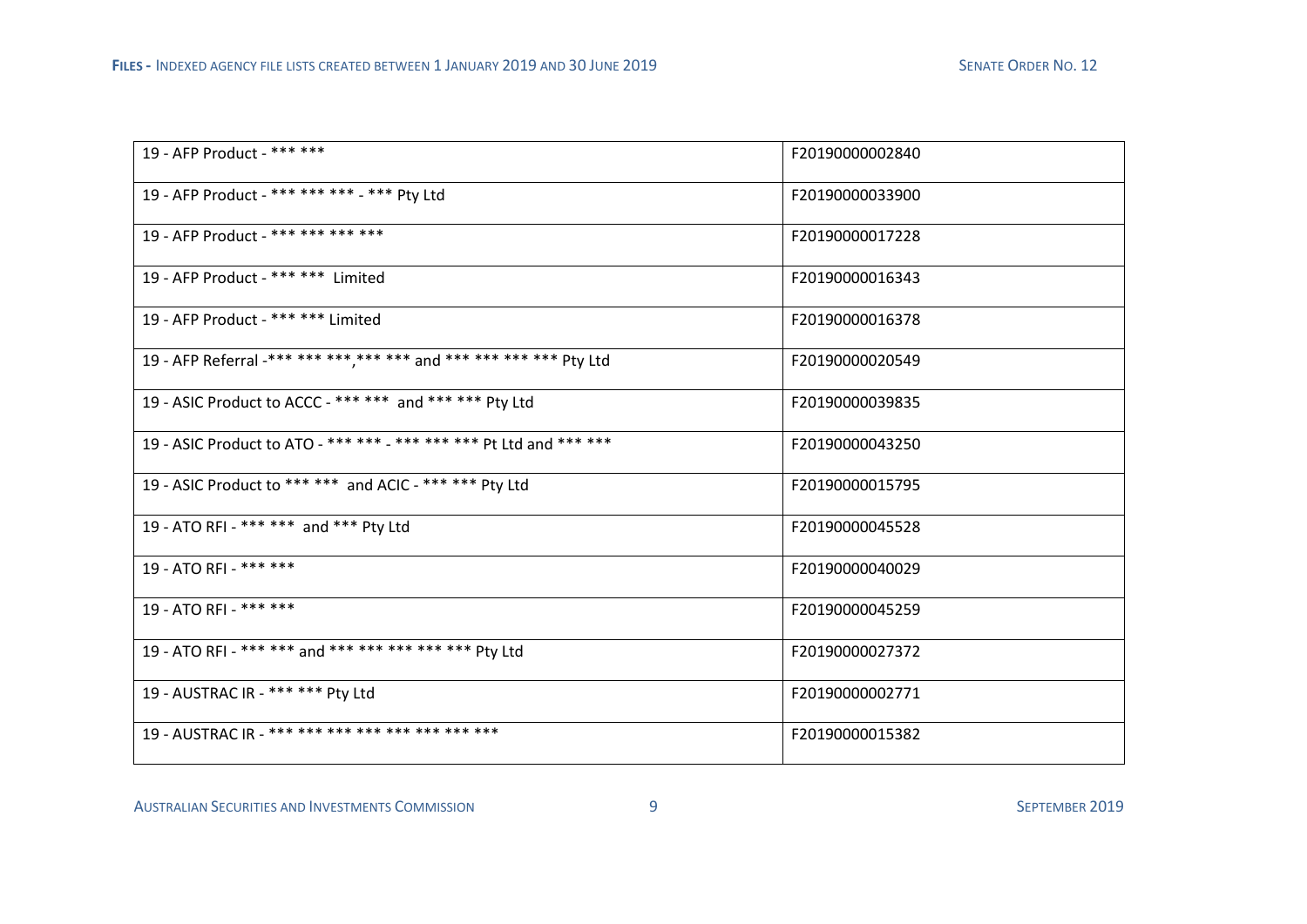| 19 - AUSTRAC Product - *** *** *** *** ***         | F20190000019488 |
|----------------------------------------------------|-----------------|
| 19 - AUSTRAC Product - *** *** ***                 | F20190000039973 |
| 19 - AUSTRAC Product - *** *** Pty Ltd             | F20190000016332 |
| 19 - AUSTRAC Product - *** *** *** *** ***         | F20190000006361 |
| 19 - AUSTRAC Product - *** *** ***                 | F20190000002911 |
| 19 - AUSTRAC Product - *** *** Pty Ltd             | F20190000019680 |
| 19 - AUSTRAC Product - *** ***                     | F20190000043231 |
| 19 - AUSTRAC Product - *** ***                     | F20190000002748 |
| 19 - AUSTRAC Product - *** *** and *** *** *** *** | F20190000026022 |
| 19 - AUSTRAC Product - *** ***                     | F20190000002549 |
| 19 - AUSTRAC Product - *** *** ***                 | F20190000017235 |
| 19 - AUSTRAC Product -*** ***                      | F20190000031930 |
| 19 - AUSTRAC Product - *** ***                     | F20190000015803 |
| 19 - AUSTRAC Product - *** ***                     | F20190000017476 |
| 19 - AUSTRAC Product - *** *** ***                 | F20190000006256 |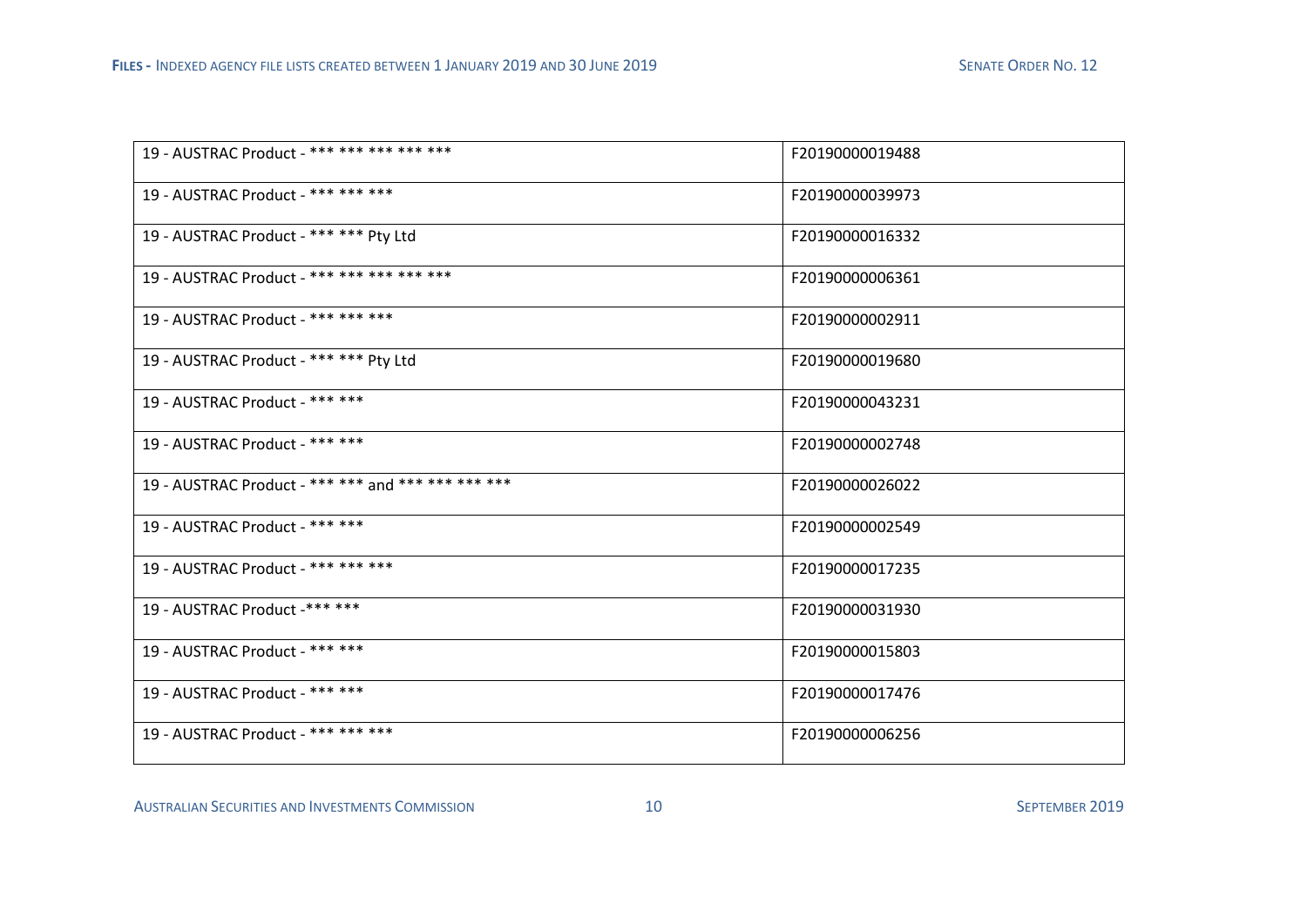| 19 - AUSTRAC Product - *** *** ***                                 | F20190000020159 |
|--------------------------------------------------------------------|-----------------|
| 19 - AUSTRAC Product - *** *** *** *** *** *** ***                 | F20190000004831 |
| 19 - AUSTRAC Product - *** *** *** and *** ***                     | F20190000043236 |
| 19 - AUSTRAC Product - *** *** *** *** *** *** ***                 | F20190000048079 |
| 19 - AUSTRAC Product - *** *** *** Pty Ltd                         | F20190000017893 |
| 19 - AUSTRAC Product - *** ***                                     | F20190000017251 |
| 19 - AUSTRAC Product - *** ***                                     | F20190000032071 |
| 19 - AUSTRAC Product Update of *** *** *** and *** *** *** Pty Ltd | F20190000048450 |
| 19 - AUSTRAC RFI - *** *** ***                                     | F20190000015625 |
| 19 - FSE RFI of NSWPOL - *** *** *** *** *** ***                   | F20190000043574 |
| 19 - Internal ASIC Product - *** *** *** *** ***                   | F20190000039974 |
| 19 - INTERPOL Product - *** ***                                    | F20190000016380 |
| 19 - NSWPOL Product - *** ***                                      | F20190000020263 |
| 19 - NSWPOL RFI -*** *** *** *** Pty Ltd                           | F20190000045598 |
| 19 - NSWPOL RFI - *** *** , *** *** and *** *** *** *** Ltd        | F20190000019452 |

,我们也不会有什么。""我们的人,我们也不会有什么?""我们的人,我们也不会有什么?""我们的人,我们也不会有什么?""我们的人,我们也不会有什么?""我们的人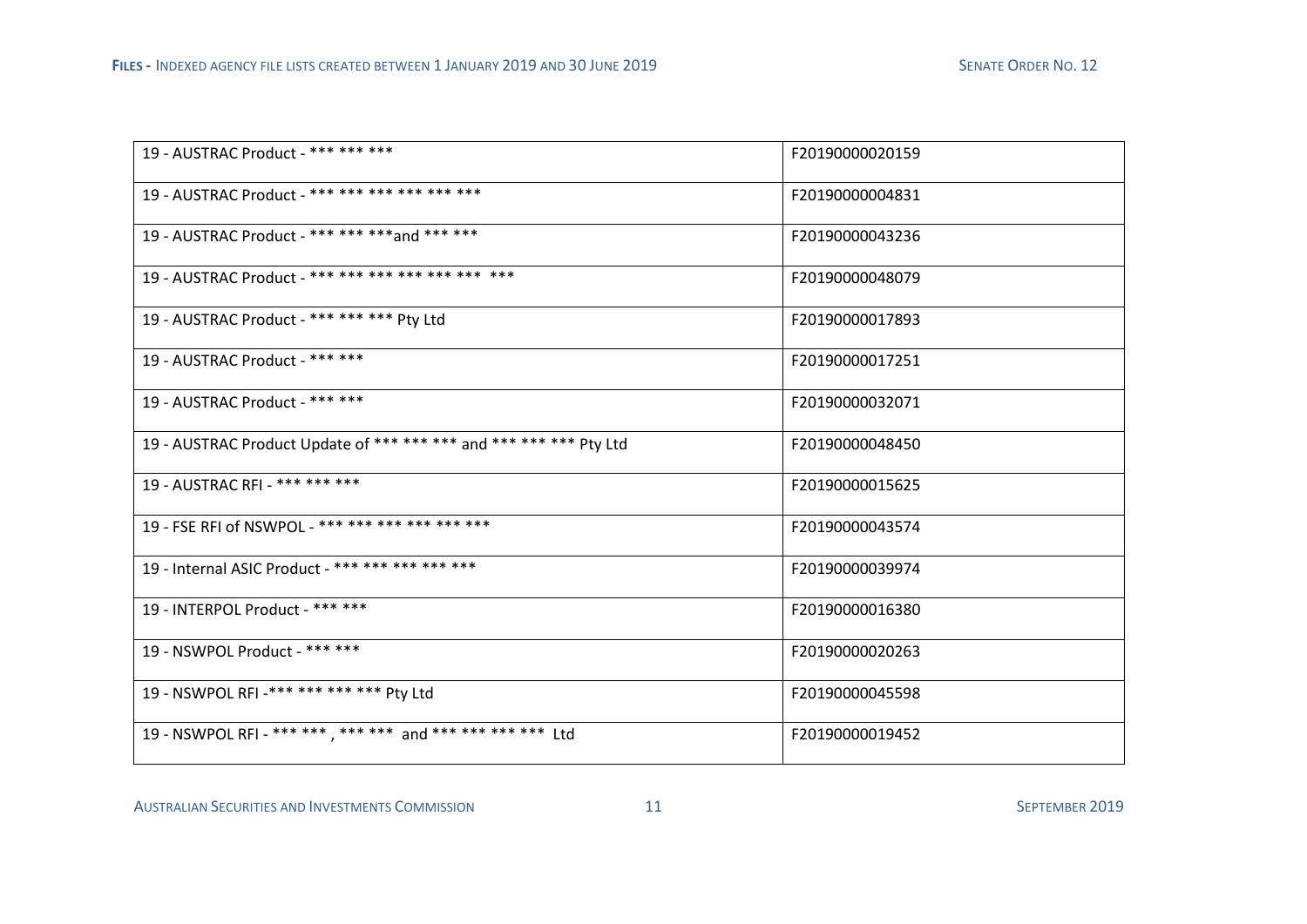| 19 - NSWPOL RFI - *** *** and *** *** Pty Ltd                         | F20190000017386 |
|-----------------------------------------------------------------------|-----------------|
| 19 - NSWPOL RFI - *** *** *** *** and *** *** ***                     | F20190000048141 |
| 19 - QLDPOL RFI - *** *** *** - *** *** Pty Ltd                       | F20190000040083 |
| 19 - SAPOL RFI - *** *** Pty Ltd and *** ***                          | F20190000043267 |
| 19 - VICPOL Product - *** Pty Ltd                                     | F20190000027245 |
| 19 - VICPOL RFI - *** ***                                             | F20190000015352 |
| 19 - VICPOL RFI - *** *** - *** *** *** Pty Ltd                       | F20190000032097 |
| 19 - WAPOL Product - *** *** ***                                      | F20190000015351 |
| 19 - WAPOL RFI - *** ***                                              | F20190000025764 |
| 19 *** *** *** Pty Limited                                            | F20190000022737 |
| 2759-19 - AUSTRAC Product - *** *** ***                               | F20190000013681 |
| 3696-19 - AUSTRAC RFI - *** *** ***                                   | F20190000015053 |
| 3704-19 - ASIC Internal RFI - *** *** *** AKA *** *** ***             | F20190000015555 |
| 3730-19 - ASIC Internal RFI - *** *** Pty Ltd and *** *** *** Pty Ltd | F20190000015619 |
| 3738-19 - ABF RFI - *** *** ***                                       | F20190000015604 |

,我们也不会有什么。""我们的人,我们也不会有什么?""我们的人,我们也不会有什么?""我们的人,我们的人,我们的人,我们的人,我们的人,我们的人,我们的人,我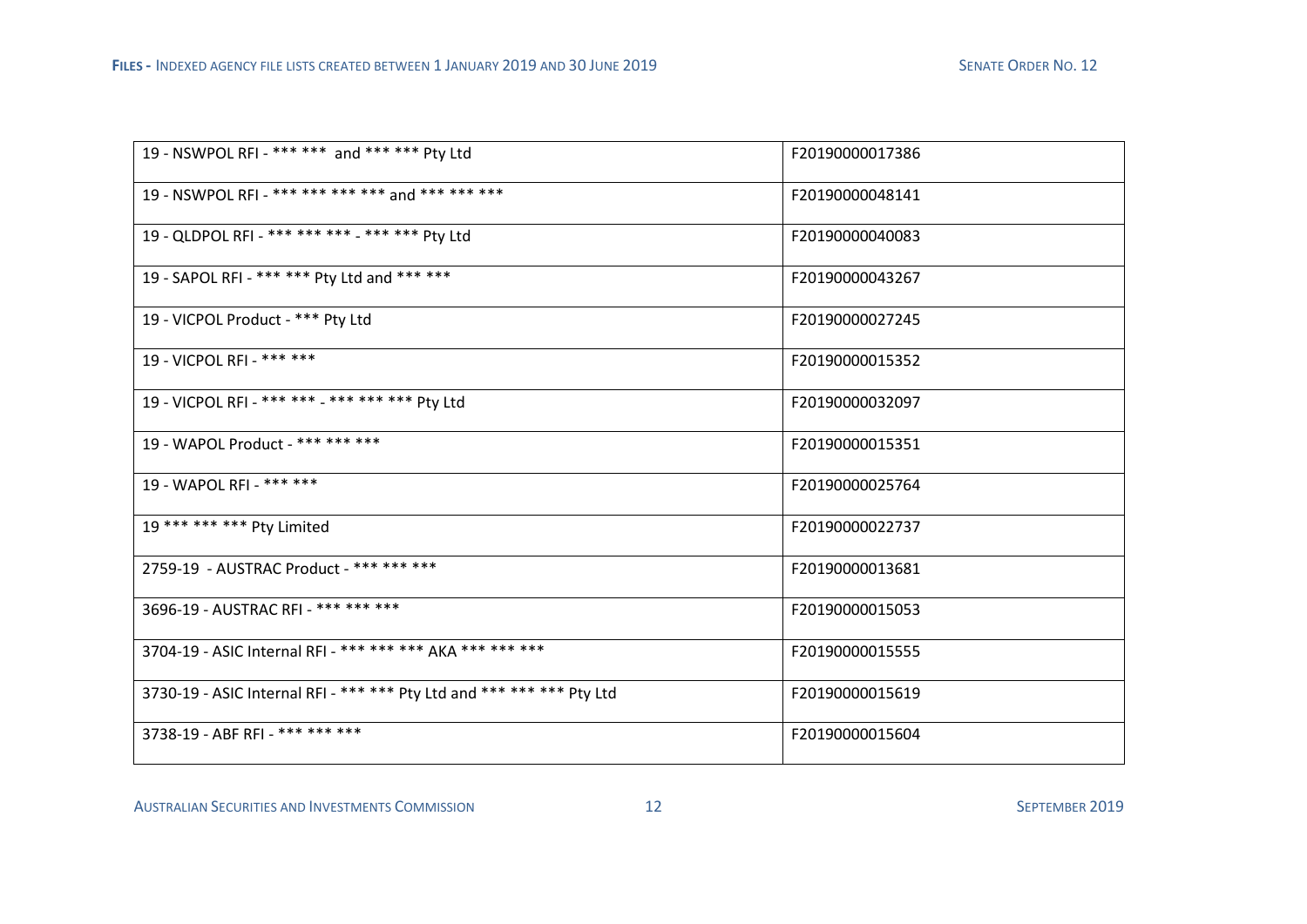| 4172-19 - NSWPOL RFI - *** *** Pty Ltd                   | F20190000015867 |
|----------------------------------------------------------|-----------------|
| 4608-19 - AUSTRAC Product - *** *** ***                  | F20190000016256 |
| 4695-19 - AFP Product - V*** *** Limited                 | F20190000016376 |
| 5648-19 - SAPOL RFI - *** *** *** ***                    | F20190000017388 |
| 5694-19 - ACIC RFI - *** ***                             | F20190000017528 |
| 6918-18 - AUSTRAC PRODUCT- *** *** *** PTY LTD           | F20190000016700 |
| 19 - DET Product - *** ***                               | F20190000045262 |
| 9071-19 - ACIC Product - *** *** *** *** *** *** *** *** | F20190000020655 |
| 9073-19 - WAPOL RFI - *** *** and *** ***                | F20190000020551 |
| 9075-19 - ASIC Internal RFI - *** *** *** Pty Ltd        | F20190000020550 |
| 9095-19 - ASIC Product to ATO - *** ***                  | F20190000020212 |
| 9676-19 - ACIC RFI - *** ***                             | F20190000021501 |
| ASIC - APRA Cooperation - Mapping Exercise - 201906      | F20190000048508 |
| Briefing - 1MDB - QoN Briefings Media - 2019             | F20190000019824 |
| International - RIC paper cooperation comments - 201903  | F20190000020579 |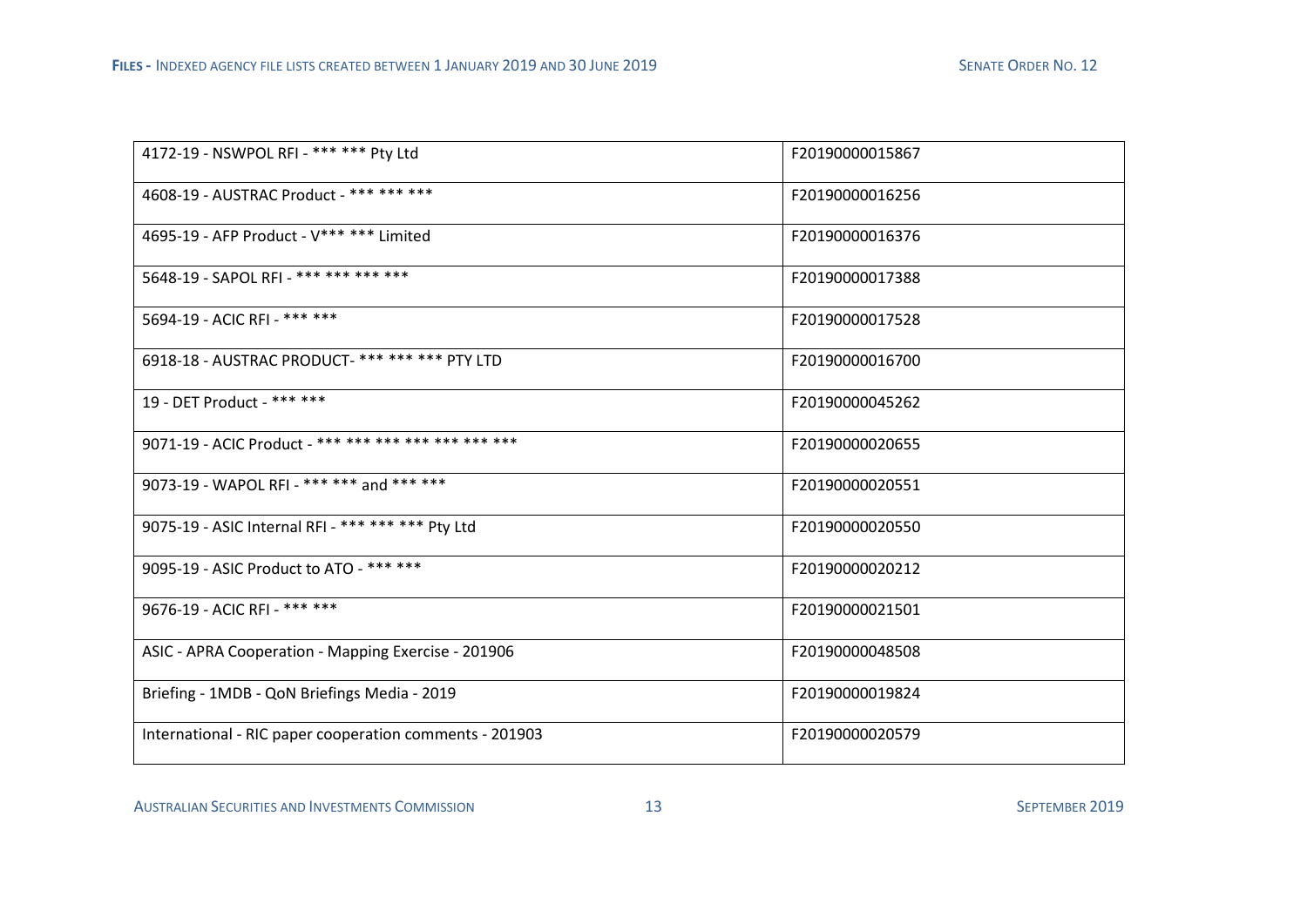| 02.19 Senate Estimates Febuary 2019                  | F20190000004850 |
|------------------------------------------------------|-----------------|
| 02.20 Budget Estimates Mar 2019                      | F20190000019652 |
| ASIC QPOL MOU - 2019                                 | F20190000019628 |
| Treasury request about ASIC's use of TAA             | F20190000015203 |
| Treasury Section 127(4)(a) legislative amendment     | F20190000048430 |
| Department of Education - Multi-agency Working Group | F20190000048328 |
| ACIC - 2017 - Board Meeting 3 - September            | F20190000017608 |
| ACIC - 2017- Board Meeting 2 - June                  | F20190000017607 |
| ACIC - 2019 - Board Meeting 2 - May                  | F20190000022415 |
| <b>ACIC Board Governance</b>                         | F20190000017741 |
| ACC - 2015 - Board Meeting 4                         | F20190000017613 |
| ACC - Annual Report - 2015-16                        | F20190000017616 |
| ACIC - 2018 - Board Meeting 4 - June                 | F20190000017600 |
| ACIC - 2019 - Board Meeting 1 - March                | F20190000015373 |
| <b>ACIC Board Operation Briefings</b>                | F20190000017619 |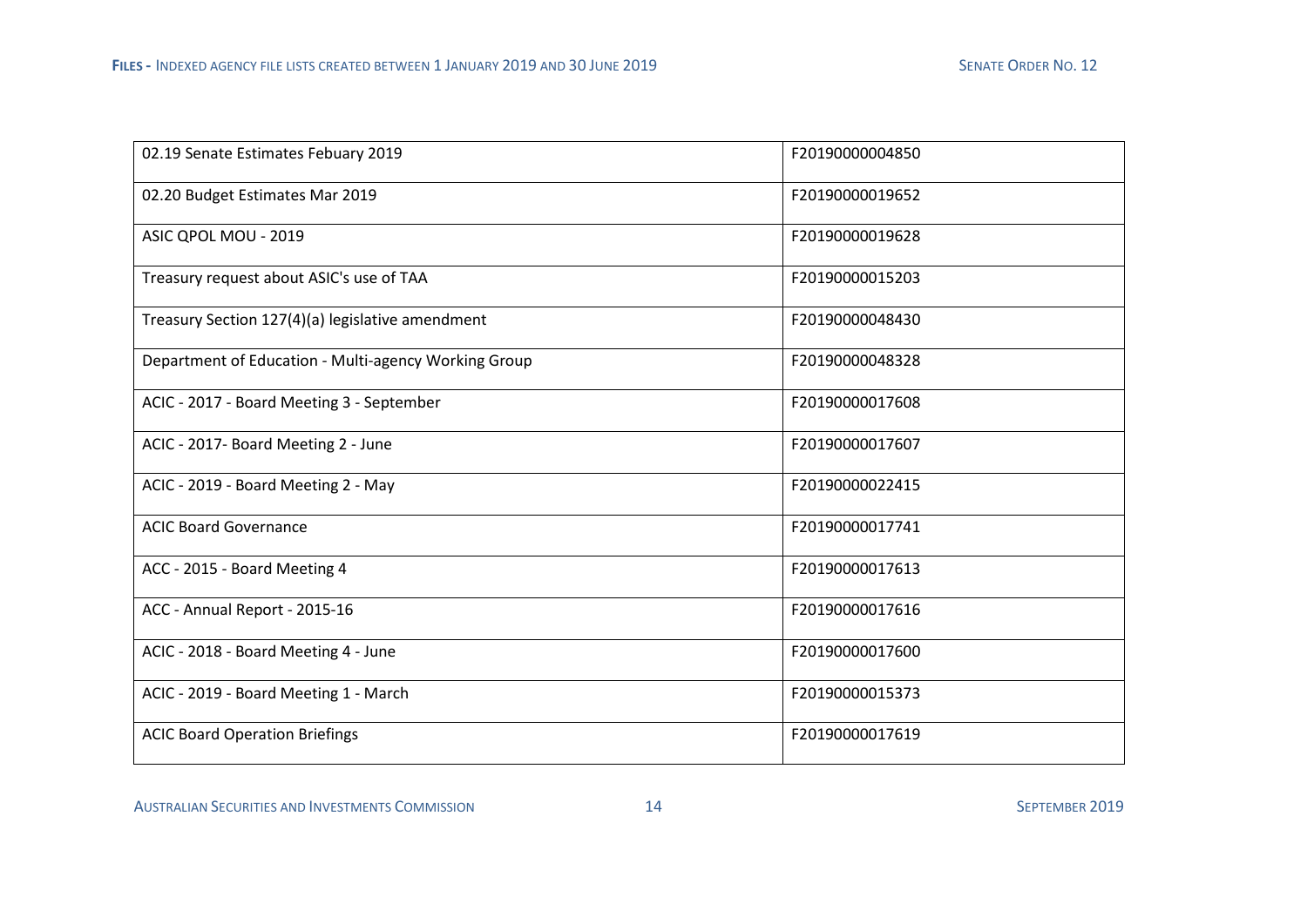| <b>ACIF - 2015</b>                                                   | F20190000017614 |
|----------------------------------------------------------------------|-----------------|
| ASIC - ACC- MOU                                                      | F20190000017612 |
| ASIC input OCTA 2016                                                 | F20190000016531 |
| <b>NCICC - 2016</b>                                                  | F20190000017611 |
| 2018 - National Criminal Intelligence Capability Committee Meeting 1 | F20190000017606 |
| NCICC - 2019 - Meeting 1                                             | F20190000019869 |
| OCTA - 2016 - ASIC input                                             | F20190000017474 |
| Criminal Justice and Law Enforcement Forum (CJLEF)                   | F20190000019870 |
| <b>DFAT Sanctions Regime Alerting</b>                                | F20190000015715 |
| FATF 2017 Follow up - Strategic Policy Led                           | F20190000016773 |
| ASIC QPOL MOU - 2016                                                 | F20190000019631 |
| <b>Senate Estimates</b>                                              | F20190000019660 |
| IOSCO AGM and ASIC Annual Forum briefings 2019                       | F20190000043570 |
| <b>Treasury Liaison</b>                                              | F20190000015613 |
| <b>SMERP - Brexit</b>                                                | F20190000020687 |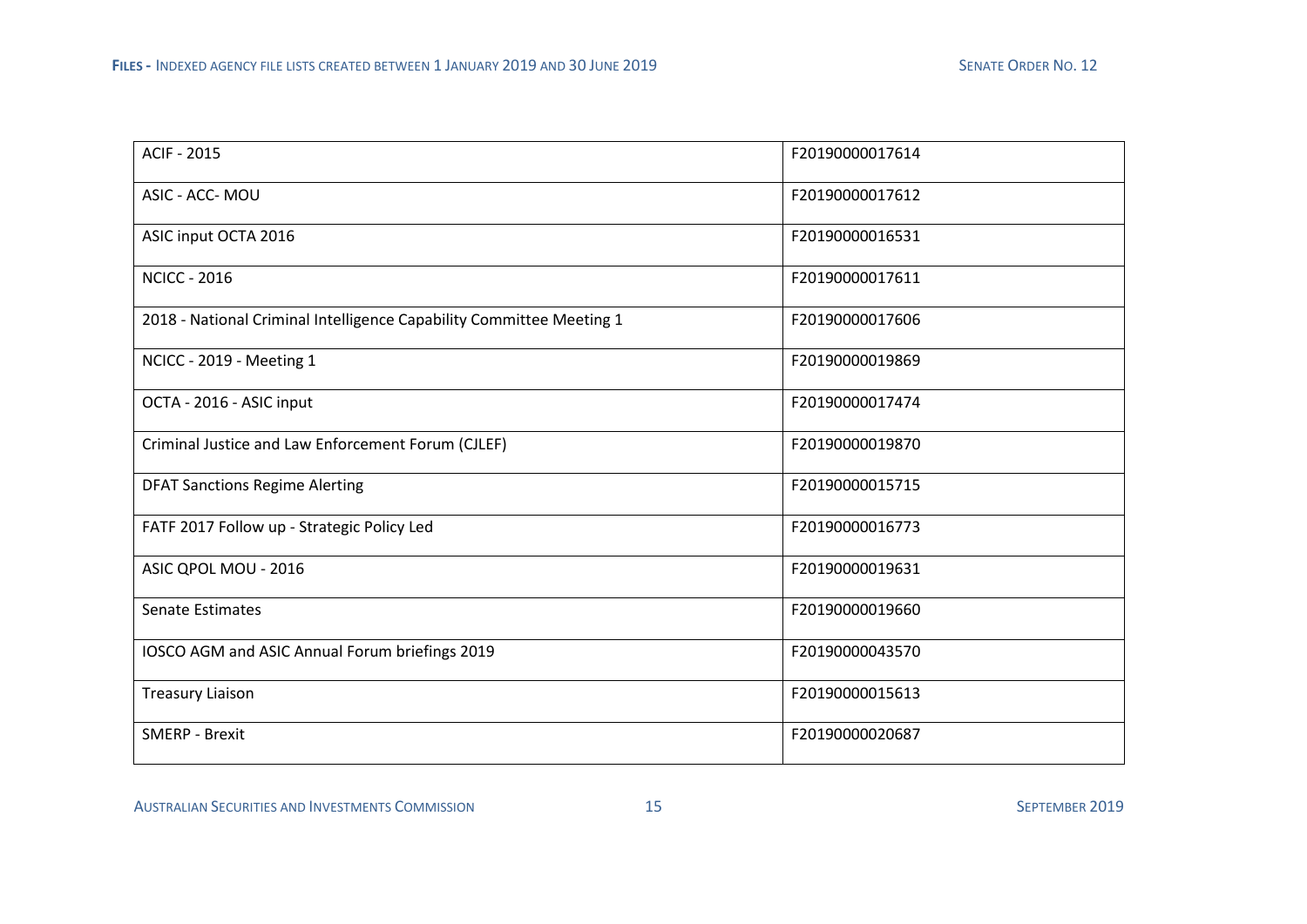| International                                                  | F20190000017428 |
|----------------------------------------------------------------|-----------------|
| IOSCO C3 - DCM Conflicts survey                                | F20190000017467 |
| IOSCO C3 - ECR Col survey                                      | F20190000039918 |
| IOSCO Toolkits for Retail OTC Leverage Products                | F20190000040112 |
| 2019 Financial Sector Penalty amendments                       | F20190000017411 |
| 2019 - Market Fragmentation - IOSCO                            | F20190000039699 |
| Senate Estimates - February 2019                               | F20190000004486 |
| PJC Reports 2019                                               | F20190000020140 |
| 073 - Request from NZ Companies Office - company officeholders | F20190000016862 |
| 097 - *** *** *** Pty Ltd                                      | F20190000019833 |
| 141 - AGD request for an affidavit for *** ***                 | F20190000021566 |
| 156 - Question from DFAT re foreign companies                  | F20190000022938 |
| 043 - IBAC request                                             | F20190000016647 |
| 201905 May 2019 BAP papers                                     | F20190000025840 |
| BAP May 2019 Travel Details                                    | F20190000043534 |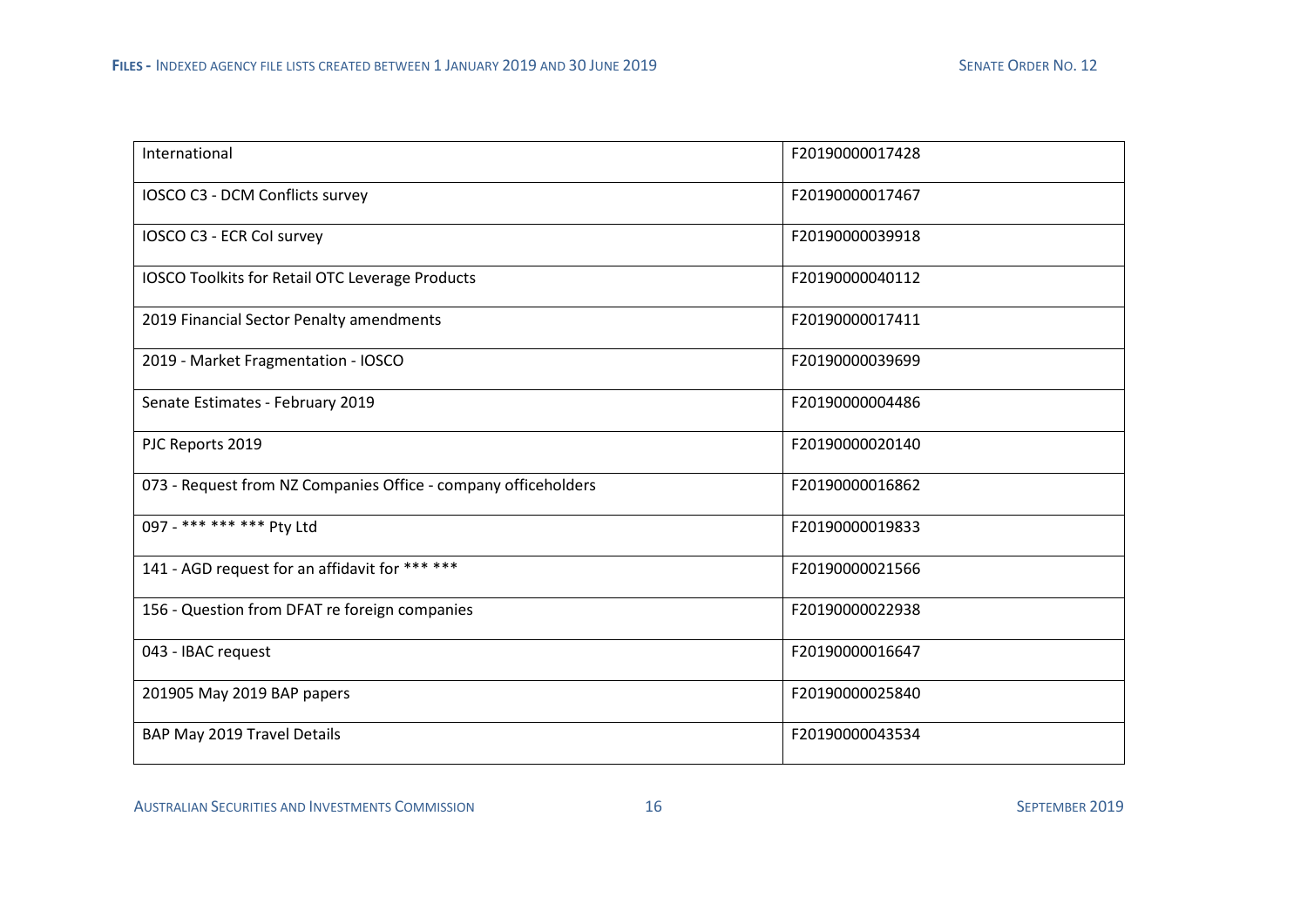| World Bank Doing Business 2020                | F20190000017796 |
|-----------------------------------------------|-----------------|
| ABR registry advisory group review            | F20190000019479 |
| NDIS Quality and Safeguards Commission        | F20190000048135 |
| <b>OAIC</b>                                   | F20190000045483 |
| <b>Revenue NSW</b>                            | F20190000045812 |
| <b>APRA</b>                                   | F20190000015073 |
| ASIC Supervision Program - letters to banks   | F20190000034110 |
| RIC papers 2019                               | F20190000016495 |
| DMC6 (Data Management Community)              | F20190000020204 |
| National Data Inventory Working Group         | F20190000043643 |
| 21. Bilateral Fintech Calls - US SEC and ASIC | F20190000021337 |
| <b>ASIC AUSTRAC Compliance Certificates</b>   | F20190000003818 |
| 20190228 liaison meeting                      | F20190000016221 |
| 20190527 ASIC APRA Liaison Mtg                | F20190000045457 |
| APRA liaison coordination                     | F20190000014283 |